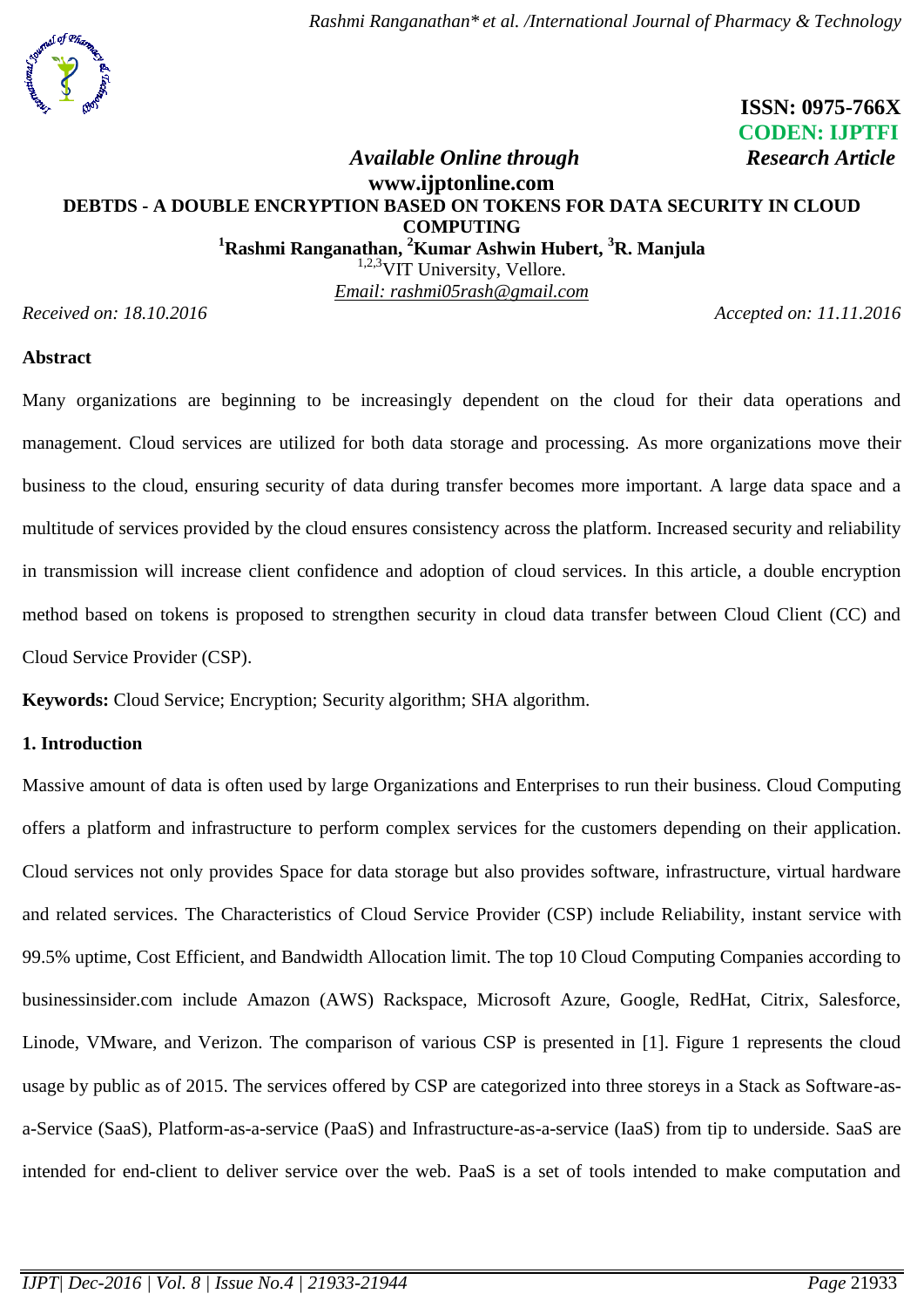*Rashmi Ranganathan\* et al. /International Journal of Pharmacy & Technology* deployment of applications faster and effectively. IaaS is the Hardware and software that controls storage, network,

server and OS [https://blog.rackspace.com/top-10-common-uses-for-the-cloud-for-2012].

| <b>Examing Experimenting Planning to use</b> |                          |                     |  |  |
|----------------------------------------------|--------------------------|---------------------|--|--|
| AWS.                                         | 57                       | $\mathcal{P}$<br>17 |  |  |
| <b>AZURE IASS</b>                            | 112.<br>12<br>17         |                     |  |  |
| <b><i>RACESPACE</i></b>                      | 90<br>11<br>9.           |                     |  |  |
| <b>GOOGLE</b>                                | 100<br>31<br>13          |                     |  |  |
| <b>TICKS</b>                                 | $\mathbb{Z}$<br>8.<br>5. |                     |  |  |
| <b>MINNOSEE</b>                              | 33<br>10<br>-51          |                     |  |  |
| <b>GOOGLE</b>                                | 18.<br>-51<br>16         |                     |  |  |
| <b>AZUR PASS</b>                             | $4$ 3 5                  |                     |  |  |
| na re                                        | 3556                     |                     |  |  |

#### **Figure 1: Public Cloud Usage.**

#### **Table 1: Cloud Service Models.**

| <b>CATEGORIES</b> | <b>USERS</b>                   |     | <b>SERVICE PROVIDER</b> |
|-------------------|--------------------------------|-----|-------------------------|
| <b>SaaS</b>       | Client (End-User)              |     | Applications            |
| PaaS              | <b>Application Owner</b>       |     | <b>Application Code</b> |
| <b>IaaS</b>       | Middleware<br>Hardware support | and | Cloud Storage           |

Even though CSP offers a cost-efficiency and flexibility to Clients, it has numerous security risk to differentiate the data of one client from others to achieve privacy and integrity demands. In the paper [2], a literature review was conducted on methods taken in cloud computing to achieve efficiency. It has been concluded that 45% of the techniques are based on Encryption out of which 71% of them are accurate and 67% of them validates experimentally. This proves that researchers and students are interested in the subdivision of security risk under cloud computing. The top challenges of implementing a successful cloud comprise Security (64%), followed by Administration/Support and Control/Vendor Lock-In at 58% and 40% respectively (not exact). Additional obstacles include Performance, Provider Reputations, Consumption Pricing, Speed to Activate, Portability. The above statistics are shown in Figure 2. The Identical theory is supported by [3] which states that "security is considered to be a critical barrier for cloud computing "[4].



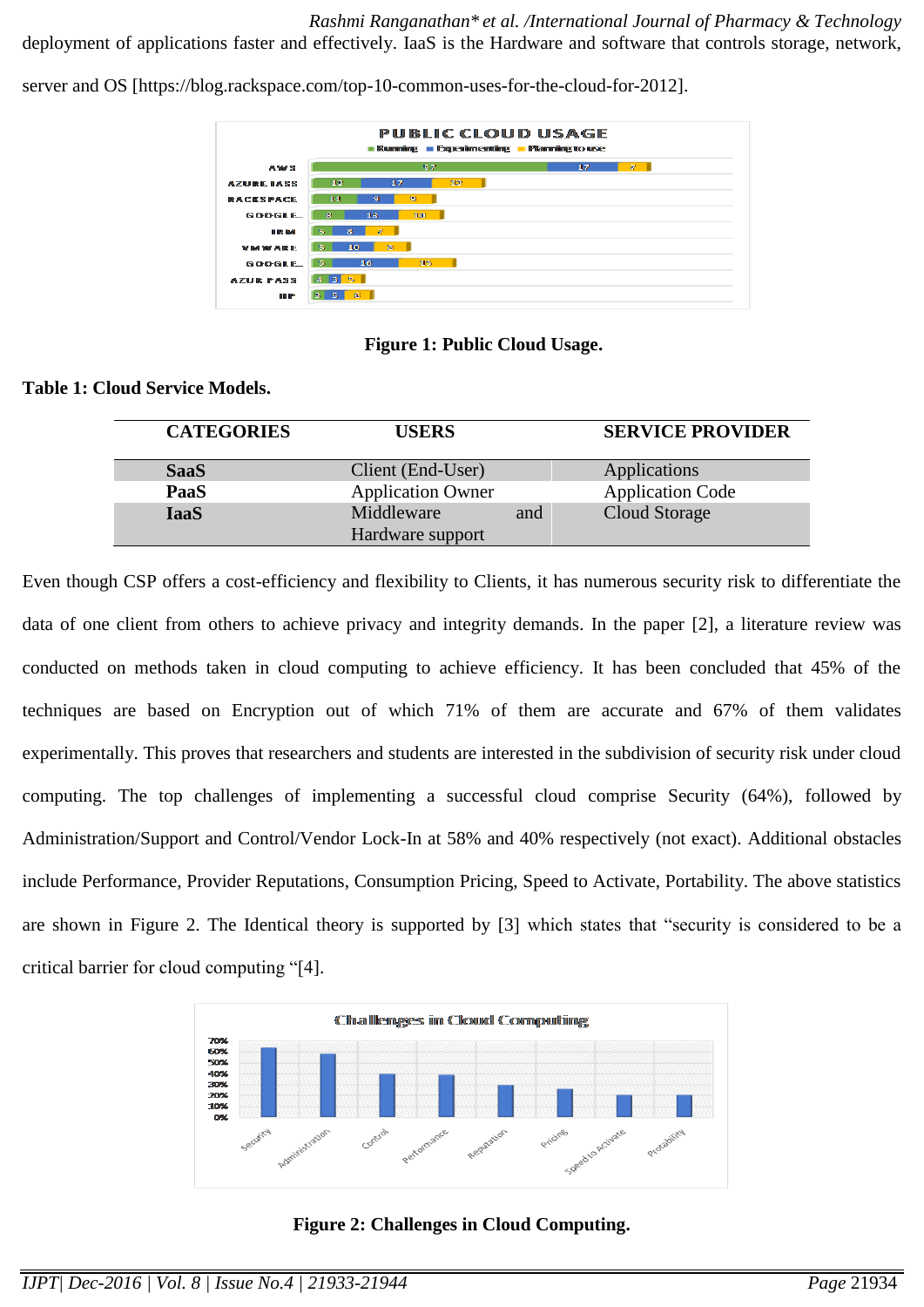*Rashmi Ranganathan\* et al. /International Journal of Pharmacy & Technology* The prominent security risk happens malicious code/data send to the cloud ruins the existing data in the cloud which exploits data or calculation and steal data or forcing to result in false outcomes; personnel of the cloud service provider could leak data by misusing their capabilities; and data leakage or manipulated computation could occur due to the vulnerabilities in the shared resources [5].

Confidentiality of data, Integrity (data untampered) and availability (Server uptime) are the significant requirements of cloud clients [6]. Various cryptographic methods are proposed which can perform computations on encrypted data [7], or secure and verify data stored in cloud [8].

Similarly, subjective computation on personal information can be accomplished with entirely homomorphic encryption [9], in collaboration with garbled circuits [10] for verifiability [11].

## **2. Related Works**

## **2.1 Issues related to Cloud Data Security**

- Data Confidentiality: Data Confidentiality is all about ensuring that information is not disclosed or provided to unauthorized person or parties in any manner.
- Data Integrity: Data Integrity ensures that information stored in the cloud is a proper representation of the information intended and the data has not been modified in any way by an unauthorized person.
- Data Availability: Data availability refers to ensuring that information or data is available to authorized parties or persons when needed.
- Data Theft: Data can be stolen from the cloud server by a malicious or unauthorized user.
- $\triangleright$  Data Location: User's data is hosted in some country and user probably doesn't know exactly where the data is. The privacy rules and regulation of that country may pose a security risk.
- Data Security on Cloud Vendor Level: Cloud Provider or Vendor has to make sure that the server will be secure from all external threats and attacks. A cloud is considered as good only when a good security is provided by the vendor to its customers.
- Data Security on Cloud Client Level: Although the cloud service provider has improved it security algorithm to give a good security protection to the client, it is the responsibility of cloud client to protect his/her data and make sure that its own action shouldn't lead to any loss of data or tampering of data for client who are using the identical cloud.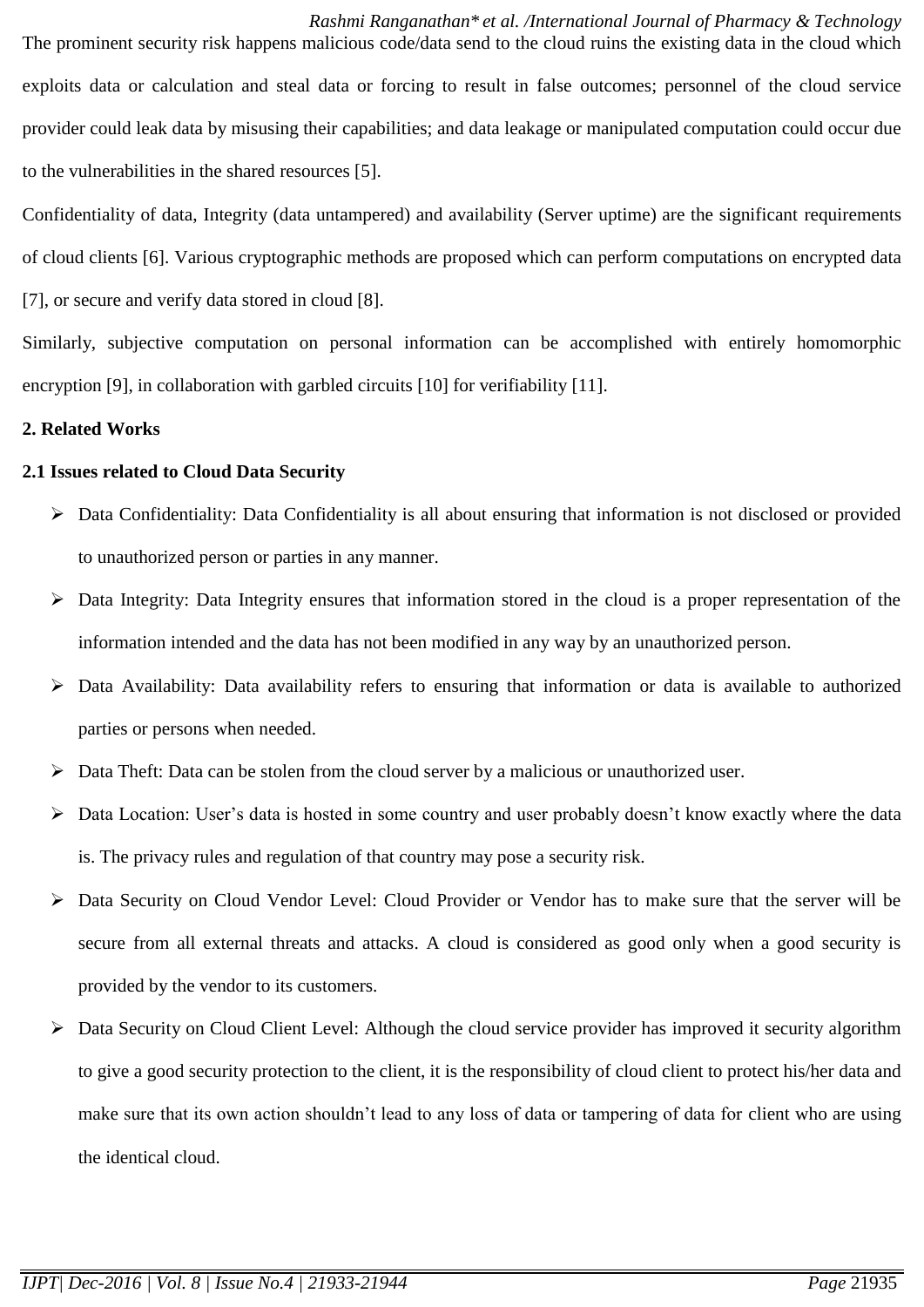## *Rashmi Ranganathan\* et al. /International Journal of Pharmacy & Technology* **2.2 Literature work on Security Algorithms**

Security Algorithms are developed to minimize the risk in cloud computing. Algorithms such are RSA, MD5 and SHA are used worldwide to encrypt and decrypt data for authentication of the user as discussed in [12, 13]. In paper [14] the authors have used RSA Algorithm in data security which captures the intruder from getting the original data from CSP. But these algorithms are time consuming as the entire data is encrypted. The following are existing

- $\triangleright$  A twin cloud model has proposed the idea of creating an intermediate cloud (Trusted Cloud) which encrypts the data which needs to be stored and later sends to the untrusted public cloud. The cloud user will communicate with a server cloud through the Trusted Cloud (which could be either a private cloud or cloud built from many secure hardware components). [15]
- $\triangleright$  Cross-platform integration model uses a security key as well as a secure communication over the internet. Sha hash algorithm has been used for Data encryption in the above model. [16].
- $\triangleright$  Ruj et al [17] have proposed a model where the cloud stores encrypted data and uses Distributed Access Control in Clouds (DACC) algorithm by employing attribute-based encryption and the keys being distributed by KDCs (Key Distribution Centres).
- $\triangleright$  Hierarchical identity-based encryption (HIBE) is considered to be flexible, scalable and has fine-grained access control when compared to other encryption schemes like Attribute Based Encryption (ABE), Key-Policy Attribute Based Encryption (KP-ABE), Cipher-Policy ABE (CP-ABE) [18]
- Encryption of data using public-key cryptography algorithms such as RSA where it involves usage of two keys – a private key and a public key or using cryptographic hash function algorithm such as MD5 which uses a 128-bit hash value. [12].

Hence, a new approach is introduced in [19] where a new TOKEN\_ID is generated for a specific Cloud service making it more reliable and worthy. An Enhancement of this idea along with Encryption is used in this paper to provide a high security along with less computation time.

## **2.3 SHA Algorithm**

Hash function acts as essential modules in many information security applications such as key derivation, generation, authentication of digital signatures, random bit generation and password security. Important characteristics of Information Security Application includes collision resistance and preimage resistance which are key features in Authentication. Some of the longstanding hash functions include MD5, SHA-0, and SHA-1. But due to the successful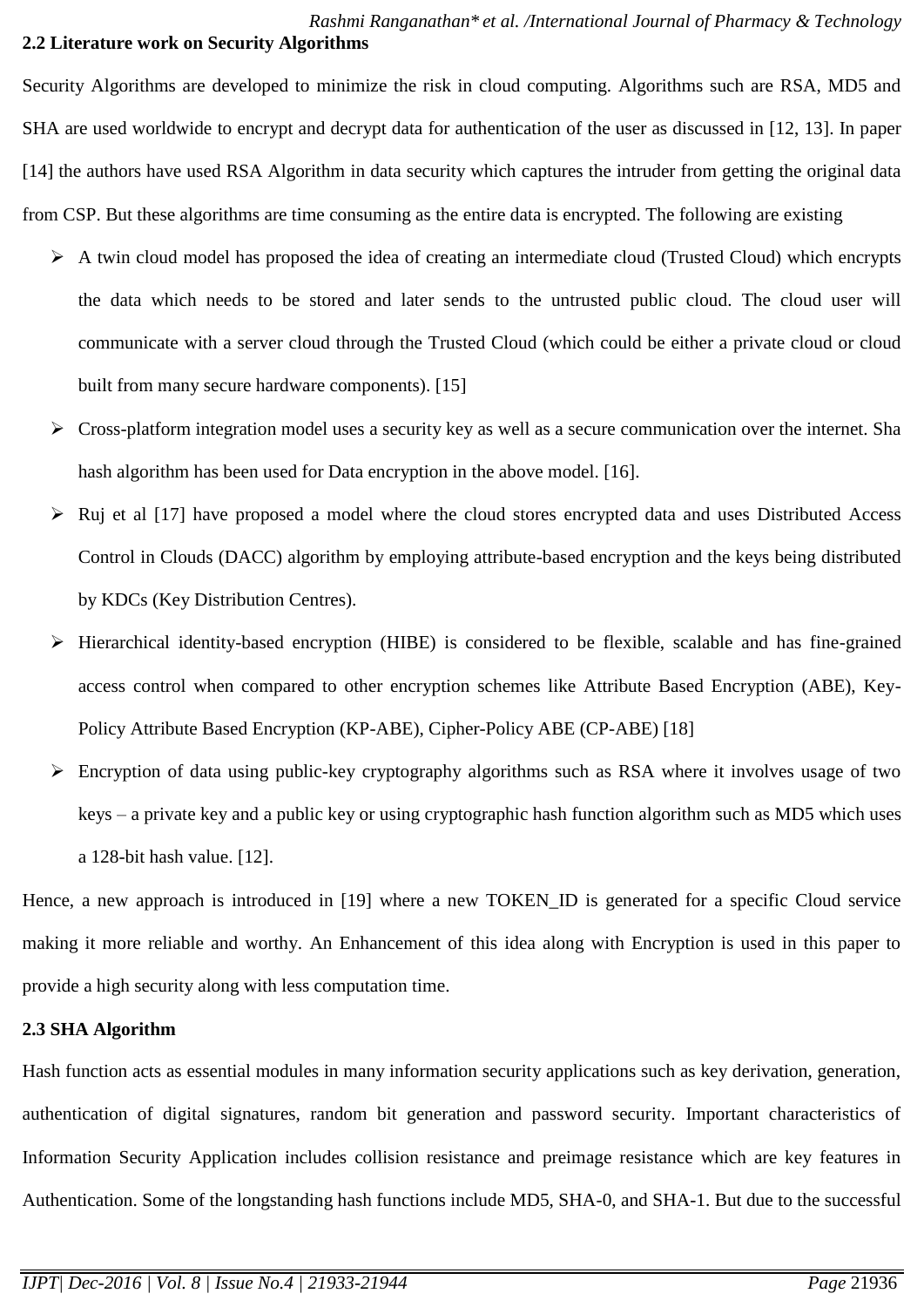*Rashmi Ranganathan\* et al. /International Journal of Pharmacy & Technology* attacks of these hash functions, NIST perceived a need for an alternate and dissimilar cryptographic hash function entitled as SHA-3. SHA-3 belongs to the family of sponge functions which uses permutation as the building block. The SHA-3 family comprises six functions out of which four are cryptographic hash functions, named SAH3-224, SHA3-256, SHA3-384, and SHA3-512 and two are extendable-output functions (XOFs), named SHAKE128 and SHAKE256. The Input and output of a hash function are termed as message and digest respectively. The message length may vary but the length of the digest (or hash value) is fixed [http://csrc.nist.gov/publications/drafts/fips-202/fips\_202\_draft.pdf] [http://opencores.org/usercontent,doc,1359445372].

#### **3. Proposed Work**

## **3.1 Inspiration**

New Algorithms are introduced as a result of high security risk in Cloud Computing. Though existing security algorithms are adequate for Authentication purpose, they lose their consistency in large data space. Protecting such huge quantity of data/ services in cloud demands additional security. The existing approach in [19] provides security by generating an automatic TOKEN\_ID from CSP for each service, establishing more consistency in accessing the service from the cloud. Nevertheless, neither the TOKEN\_ID is encrypted nor the user has a unique identification leading to vulnerability of cloud data. This paper proposes an enhanced procedure to conquer the problems of the above paper by introducing the best encryption algorithm and user identification along with TOKEN\_ID. A combination of user security key and service key (TOKEN\_ID) is encrypted and sent along with Timestamp to provide more secure and reliable process. The Encryption is performed in both Client side (CC) and server side (CSP) to dodge intruders throughout the process of authentication. The Procedure is explained below in detail.

#### **3.2 Nomenclature**

#### **Table 2: Abbreviation and Nomenclature.**

| CSP                    | Cloud Service Provider          |
|------------------------|---------------------------------|
| CC                     | Cloud Client                    |
| <b>NCC</b>             | New Cloud Client                |
| <b>NAC</b>             | <b>New Account Creation</b>     |
| <b>MEM CON</b>         | Membership Confirmed            |
| <b>SECURITY TOKEN</b>  | <b>Security Token</b>           |
| ENCRYPT SECURITY TOKEN | <b>Encrypted Security Token</b> |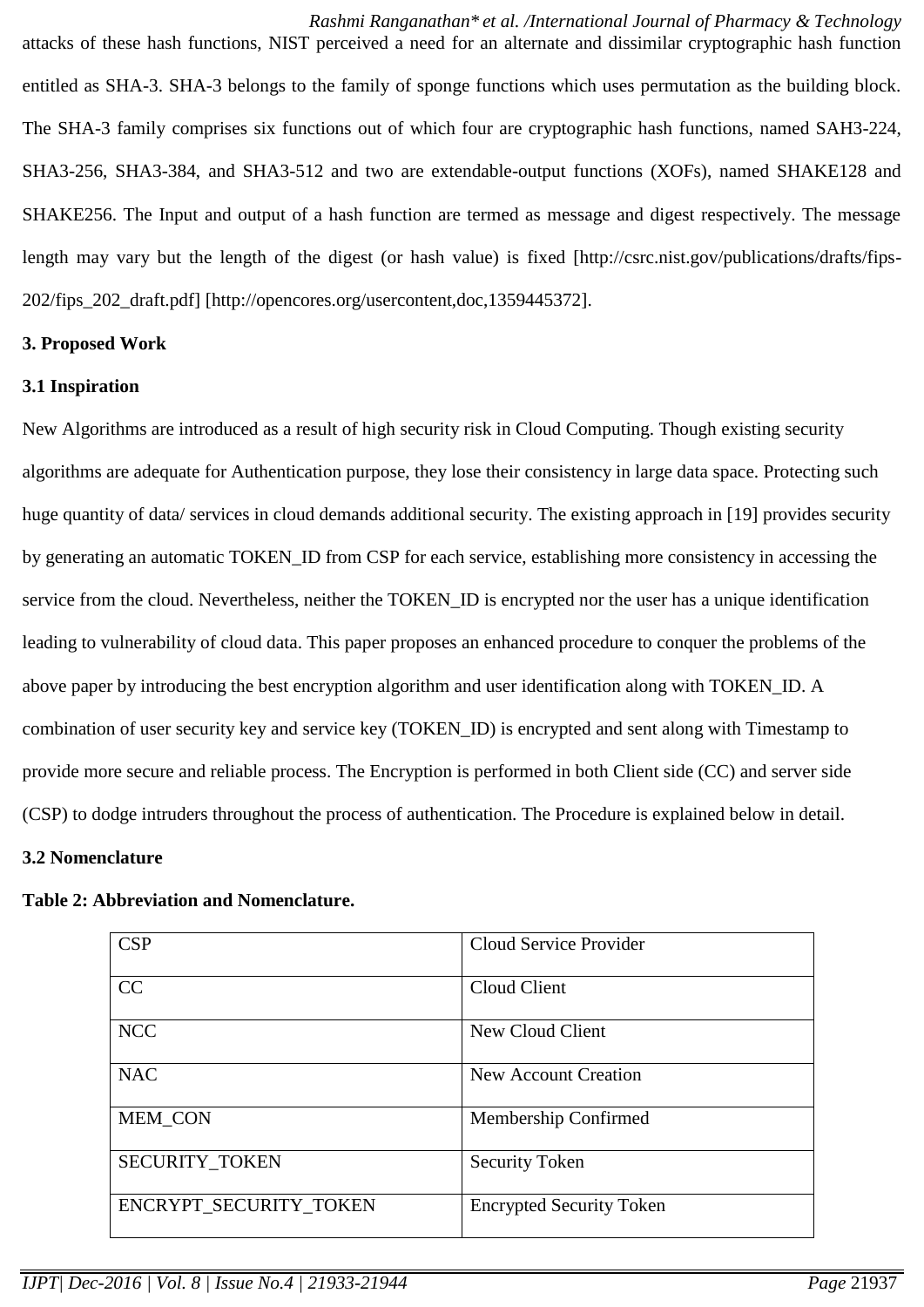| NEW_CS                 | New Cloud Service              |
|------------------------|--------------------------------|
| <b>SERVICE_TOKEN</b>   | Service Token                  |
| ENCRYPT_SERVICE_TOKEN  | <b>Encrypted Service Token</b> |
| T                      | Time                           |
| <b>REQ</b>             | Request                        |
| DATA_ACCESS            | Data Access                    |
| ENCRYPT EMBEDDED TOKEN | <b>Encrypt Embedded Token</b>  |
| DB                     | Database                       |

## **3.3 Proposed Algorithm**

## Step 1. **[NEW CLIENT REGISTRATION FOR CLOUD CLIENT]**

IF (NCC SENDS  $REQ$ : = NAC)

THEN New Account Created & Client Registered.

If  $(MEMBER: = CONFIRMED)$ 

THEN SECURITY\_TOKEN is auto-generated by CSP & ENCRYPT\_SECURITY\_TOKEN send to CC.

## Step 2. **[NEW SERVICE REQUEST & GENERATION OF SERVICE TOKEN]**

When CC SEND REQ:  $=$  NEW CS,

 $IF$  (MEMBER:  $=$  CONFIRMED)

THEN UNIQUE SERVICE\_TOKEN is auto-generated on that T for SPECIFIC CLOUD SERVICE

by CSP and ENCRYPT\_ SERVICE\_TOKEN is send to CC.

## Step 3. **[REQUEST FOR DATA ACCESS]**

IF (CC SEND REQ: = DATA\_ACCESS)

THEN send REQ, T and ENCRYPT EMBEDDED TOKEN by combining and encrypting

ENCRYPT\_SECURITY\_TOKEN, ENCRYPT\_SERVICE\_TOKEN to CSP.

# Step 4. **[VALIDATION OF REQUEST AT CSP]**

Now the same encryption procedure is followed by CSP with TOKENs in DB and verified with the

# ENCRYPT\_EMBEDDED\_TOKEN.

IF (ENCRYPT\_EMBEDDED\_TOKEN: = VALID & T: = VALID)

{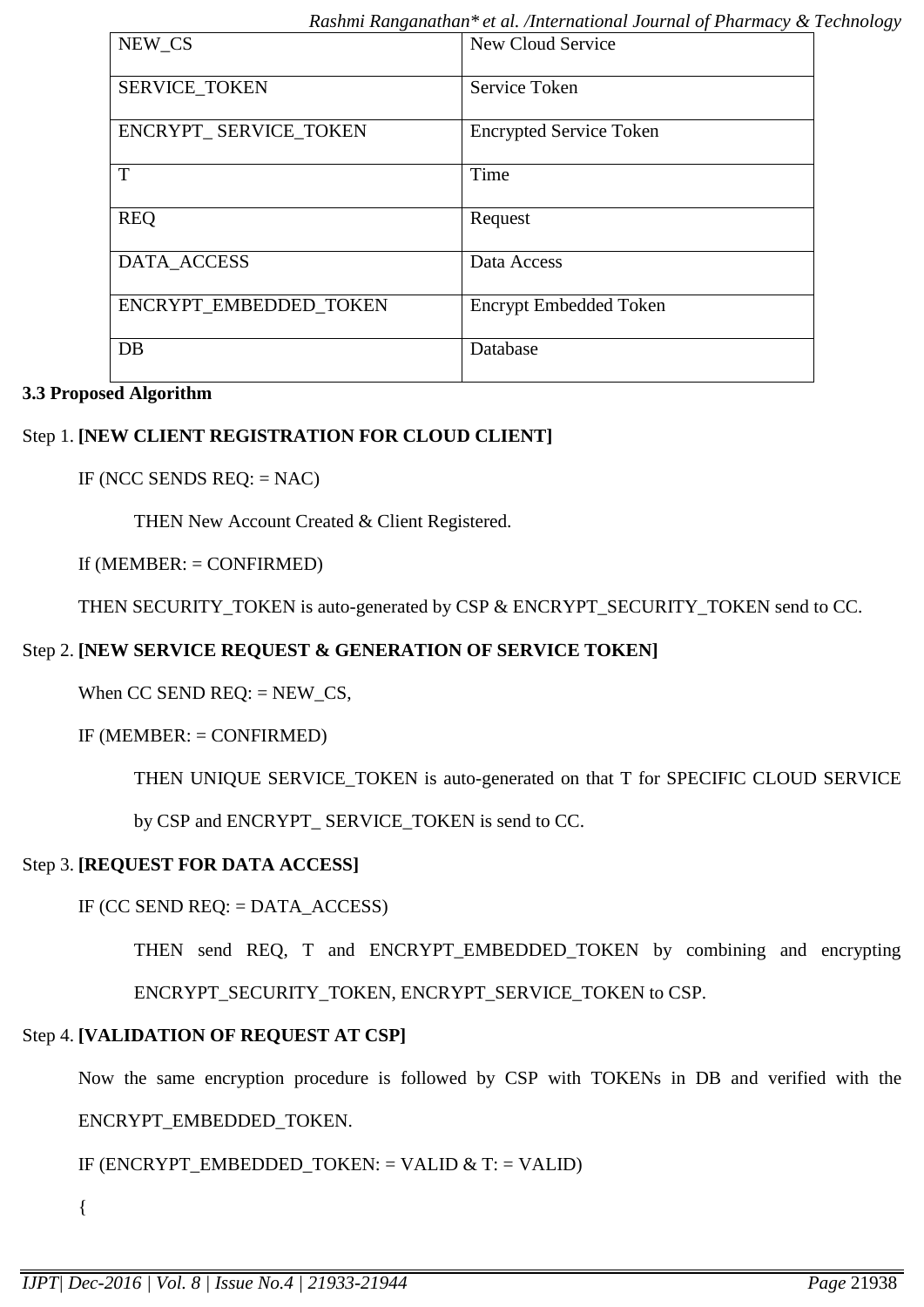```
Rashmi Ranganathan* et al. /International Journal of Pharmacy & Technology
Authenticated Client ();
```

```
}
```
ELSE

{

Fake Client (Intruder);

}

## Step 5. **[AUTHENTICATION PROCESS]**

## IF (AUTHENTICATION SUCCESSFUL)

THEN SECURE CHANNEL is established for DATA TRANSFER

ELSE

INTRUDER Present and REPEAT FROM STEP 2.

#### **3.4 Encryption Method**

The SECURITY\_TOKEN and SERVICE\_TOKEN are autogenerated by the CSP for a specific user and specific service respectively. The Encrypted form of SECURITY\_TOKEN and SERVICE\_TOKEN using SHA encryption algorithm are termed as ENCRPT SECURITY TOKEN and ENCRPT SERVICE TOKEN respectively. The ENCRPT SECURITY TOKEN is sent to CC on successful account registration whereas the ENCRPT SERVICE TOKEN is forwarded to CC during Cloud Service request. The CC uses a standard amalgamation of these token to form an EMBEDDED\_TOKEN. A pictorial diagram of forming the EMBEDDED TOKEN is represented in Figure 3. The combination can be designed as one of the following ways:

a) EMBEDDED TOKEN formed by joining both ENCRPT SECURITY TOKEN and ENCRPT\_SERVICE\_TOKEN adjacently.

Eg. ENCRPT\_SECURITY\_TOKEN = abcdef

ENCRPT\_SERVICE\_TOKEN = uvwxyz

 $EMBEDDED TOKEN = abcdefuvwxyz$ 

b) EMBEDDED\_TOKEN containing alternate characters of ENCRPT\_SECURITY\_TOKEN and ENCRPT\_SERVICE\_TOKEN.

Eg. ENCRPT\_SECURITY\_TOKEN = abcdef

ENCRPT\_SERVICE\_TOKEN = uvwxyz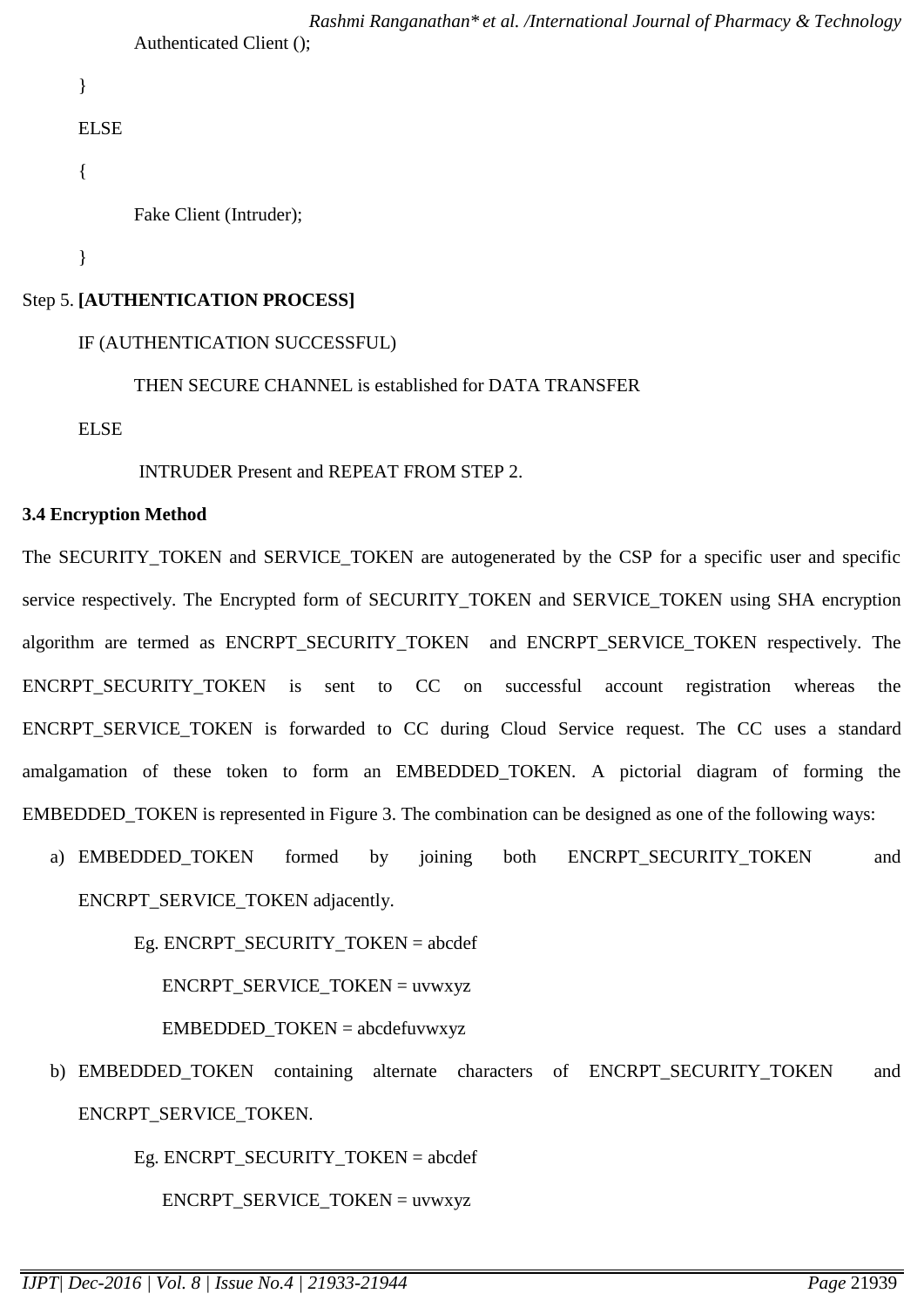*Rashmi Ranganathan\* et al. /International Journal of Pharmacy & Technology*  $EMBEDDED TOKEN = aubvcwdxeyfz$ 

c) Combination of tokens in multiples of 2's or 3's or prime numbers, etc.

The EMBEDDED TOKEN is further encrypted at cloud Client and directed back to CSP. The ultimate data sent from CC comprises ENCRPT\_EMBEDDED\_TOKEN and Timestamp. The same procedure of encryption is followed at CSP and the ENCRPT\_EMBEDDED\_TOKEN from CC is compared with the one at CSP.



**Figure 3: Encryption Technique.**

## **3.5 Working Explanation**

Initially, a NEW CLIENT sends a request for New Account Creation (NAC) to the cloud service provider (CSP). The CSP creates a new account and the client is registered. Once the membership is confirmed, CSP generates an SECURITY\_TOKEN and stores in DATABASE (DB). In addition, it sends the encrypted SECURITY\_TOKEN (ENCRYPT\_SECURITY\_TOKEN) to CLOUD CLIENT (CC) for further communication.

In the former step, when CC logs in and a sends request to access a new cloud service (NEW\_CS), the CSP verifies client's membership and after confirmation, it generates a unique SERVICE\_TOKEN at that time (T) for the specific cloud service and stores in DB.

CSP sends the encrypted SERVICE\_TOKEN (ENCRYPT\_SERVICE\_TOKEN) to CC for further use. In the following step, CC sends a request for DATA\_ACCESS to CSP, at the same time T along with ENCRYPT\_ EMBEDDED\_TOKEN which is generated by encrypting the combination of ENCRYPT\_SECURITY\_TOKEN and ENCRYPT\_SERVICE\_TOKEN for validation. Then in the third step, the CSP retrieves the SECURITY\_TOKEN, SERVICE\_TOKEN from the database (DB) for the particular user and encrypts them to form ENCRYPT SECURITY TOKEN and ENCRYPT SERVICE TOKEN respectively, and then encrypts the combination of them to validate it with the received ENCRYPT\_EMBEDDED\_TOKEN. If received ENCRYPT\_EMBEDDED\_TOKEN and generated ENCRYPT\_EMBEDDED\_TOKEN at CSP matches, then data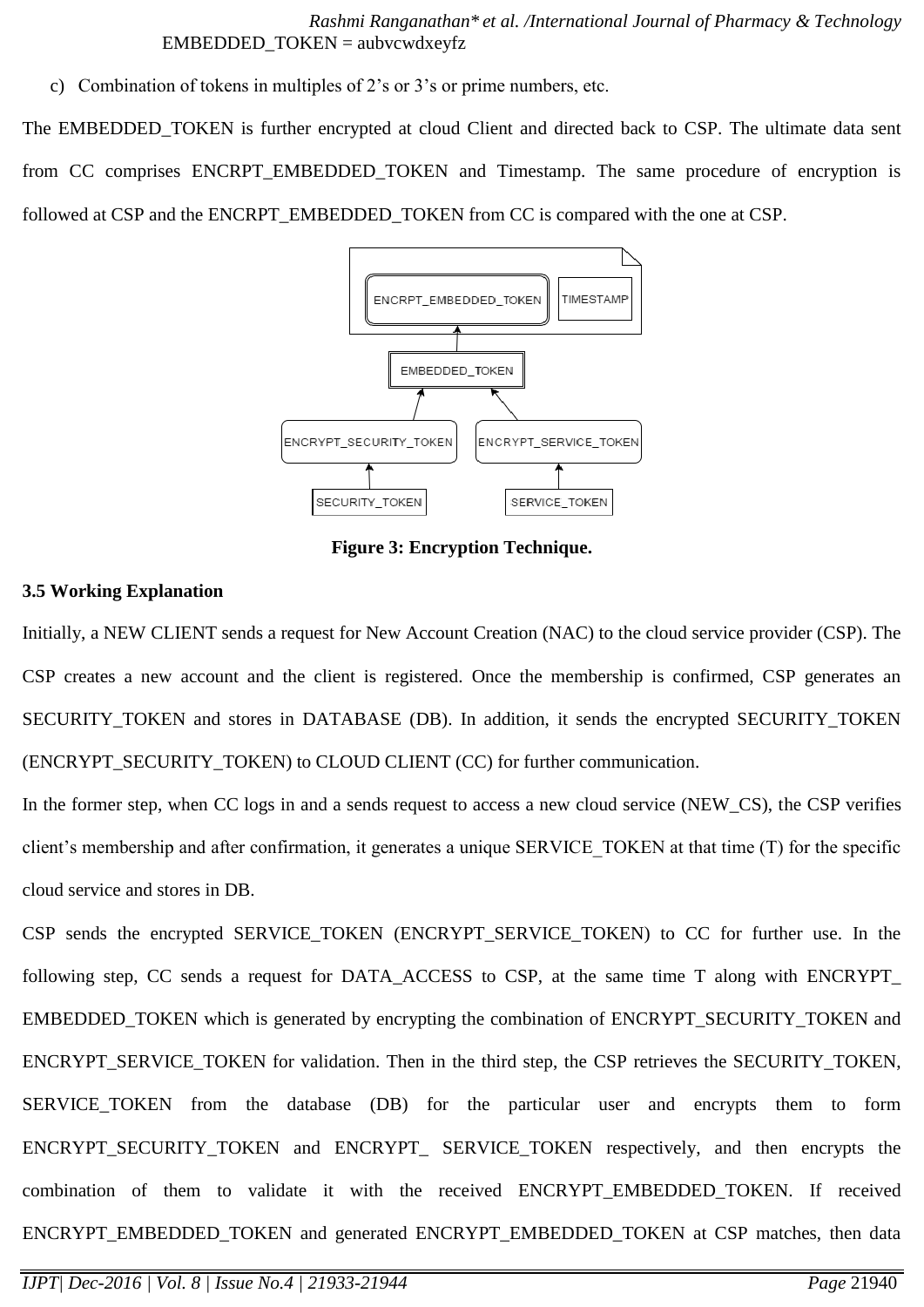*Rashmi Ranganathan\* et al. /International Journal of Pharmacy & Technology* transfer fails because INTRUDER or fake client may try to steal the data due to the insecurity of channel. The client sends a request again and then repeats the steps mentioned earlier.

## **3.6 Methodology Diagram**

## **3.6.1 Flowchart (Proposed Flowchart)**

A flowchart represents step by step working procedure of a process. The detailed explanation of performing the encryption at CC and CSP are shown in Figure 4. The flow diagram starts with a new client registers to access the data from the cloud / existing client logs in to request a new service from cloud to access the data. The procedure flows through encryption process at CSP and CC until the Client is validated. Once the client is validated, the data is transferred successfully.



**Figure 4: DEBTDS Flow chart.**

## **3.6.2 Sequence Diagram**

A sequence diagram symbolizes the process with respect to the Object's point of view. Each function originates at an object and ends at another. Here, Cloud Client (CC), Cloud Service Provider (CSP) and database (DB) are objects of the data security procedure. The sequence diagram for the proposed model is represented in Figure 5.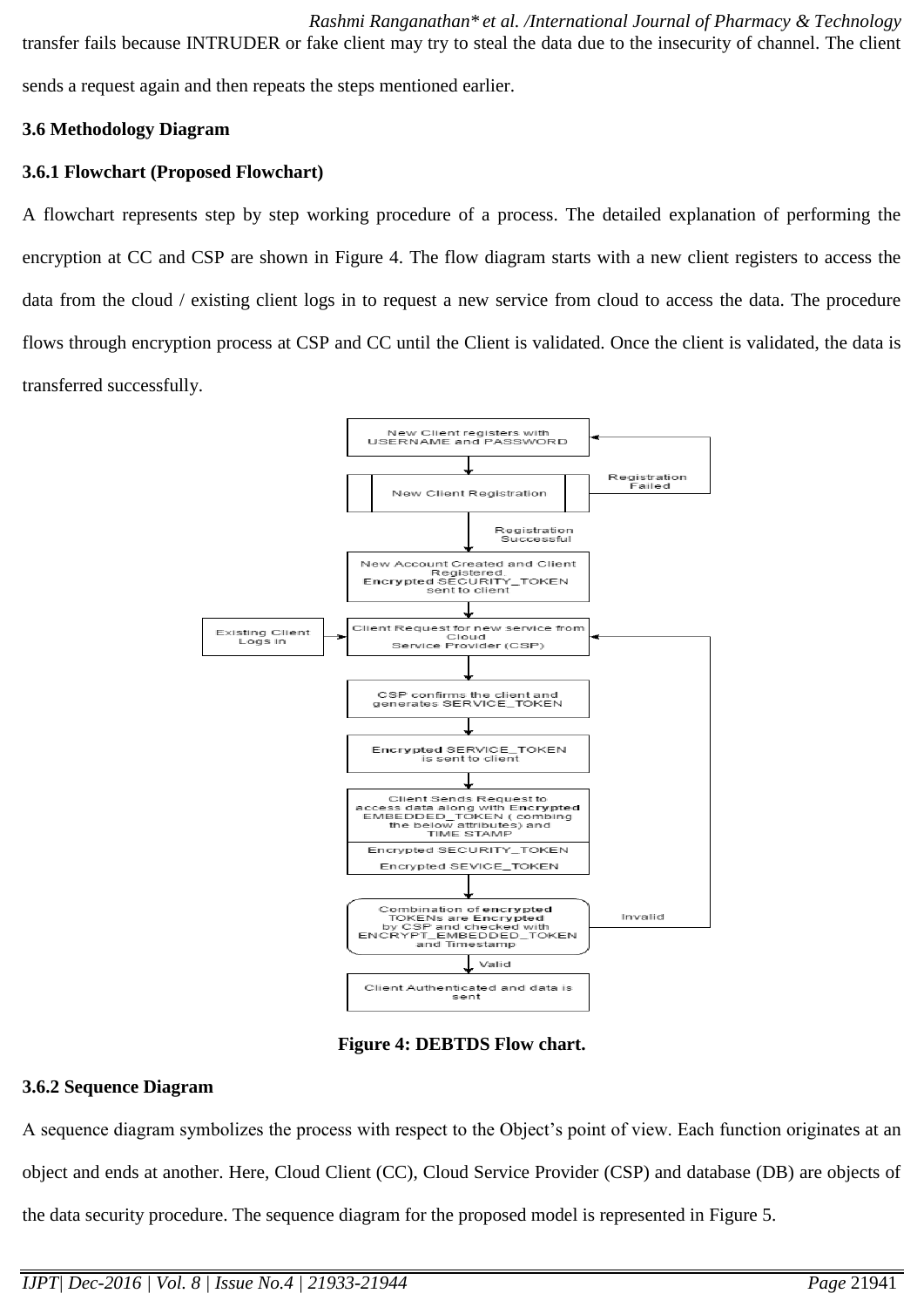

*Rashmi Ranganathan\* et al. /International Journal of Pharmacy & Technology*

**Figure 5: DEBTDS Sequence diagram.**

#### **4. Conclusion**

This paper proposes an enhanced approach to provide secure and reliable transfer of data/service between Cloud Client and Cloud Service Provider. The complexity of the algorithm is proportional to the encryption method and computation of EMBEDDED TOKEN. Furthermore, double encryption procedure makes the algorithm robust compared to TBDS algorithm. The Combination technique to compute EMBEDDED\_TOKEN plays a vital role in the complexity of the algorithm. When compared to advanced approaches, this algorithm has high computation speed as it involves only encryption (not decryption). Thus, taking into consideration the above aspects, we assuredly propose the procedure to be secure, reliable and efficient.

The algorithm Proposed in this paper can be implemented using web development Languages to demonstrate it's more reliable, secure than existing security algorithms. Future work includes conducting a literature review on various security algorithm in detail to scale the reliability. Usage of Twin cloud can be supplementary to this algorithm to provide additional security and diminish latency. HTTPS (Hypertext Transfer Protocol Secure) and SSH (Secure Shell) can be adopted in web application along with this algorithm to enhanced data security and integrity.

#### **References**

1. Anthony Bisong and Syed M. Rahman "An Overview of the Security Concerns in Enterprise Cloud Computing", International Journal of Network Security & Its Applications (IJNSA), Vol.3, No.1, January 2011, pp. 30-45.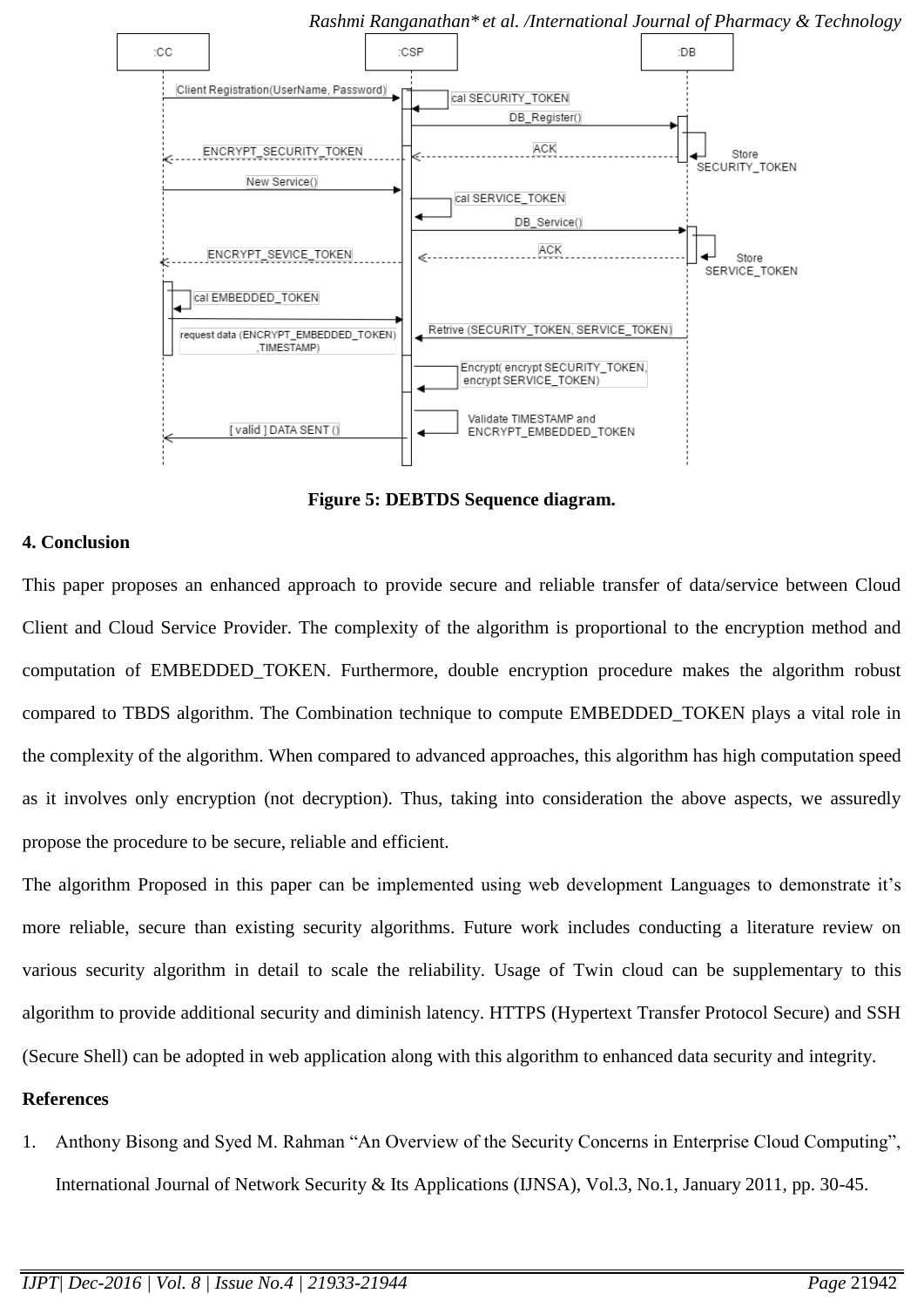- 3. Khorshed, T.M., Ali, A.B.M.S. and Wasimi, S.A. (2012)." A survey on gaps, threat remediation challenges and some thoughts for proactive attack detection in cloud computing". Future Generation Computer Systems, pp. 833–851.
- 4. Monjur Ahmed and Mohammad Ashraf Hossain "Cloud Computing And Security Issues In The Cloud", International Journal of Network Security & Its Applications (IJNSA), Vol.6, No.1, January 2014, pp.25-36.
- 5. Ahmad-Reza Sadeghi, Thomas Schneider, and Marcel Winandy "Token-Based Cloud Computing Secure Outsourcing of Data and Arbitrary Computations with Lower Latency", A. Acquisti, S.W. Smith, and A.-R. Sadeghi (Eds.): TRUST 2010, LNCS 6101, pp. 417–429, 2010.
- 6. Sven Bugiel, Stefan Nurnberger, Ahmad-Reza Sadeghi, Thomas Schneider "Twin Clouds: An Architecture for Secure Cloud Computing", B. de Decker et al. (Eds.): CMS 2011, LNCS 7025, pp. 32–44, 2011.
- 7. Atallah, M.J., Pantazopoulos, K.N., Rice, J.R., Spafford, E.H" Secure outsourcing of scientific computations", Advances in Computers, Vol 54, pp. 216–272 (2001).
- 8. Kamara, S., Lauter, K. "Cryptographic cloud storage", Workshop on Real-Life Cryptographic Protocols and Standardization (RLCPS 2010) - co-located with Financial Cryptography, January 2010, LNCS. Springer, Heidelberg.
- 9. Gentry, C. "Fully homomorphic encryption using ideal lattices", ACM Symposium on Theory of Computing (STOC 2009), pp. 169–178. ACM, New York 2009.
- 10. Yao, A.C. "How to generate and exchange secrets", IEEE Symposium on Foundations of Computer Science (FOCS 1986), pp. 162–167. IEEE, Los Alamitos (1986).
- 11. Gennaro, R., Gentry, C., Parno, B."Non-interactive verifiable computing: Outsourcing computation to untrusted workers", Cryptology ePrint Archive, Report 2009/547 (2009).
- 12. M. Vijayapriya "Security Algorithm in Cloud Computing: Overview", International Journal of Computer Science & Engineering Technology (IJCSET) Vol. 4 No. 09 Sep 2013, pp. 1209- 1211.
- 13. K.S.Suresh, K.V.Prasad "Security Issues and Security Algorithms in Cloud Computing", International Journal of Advanced Research in Computer Science and Software Engineering (IJARCSSE) Volume 2, Issue 10, October 2012, pp. 110-114.